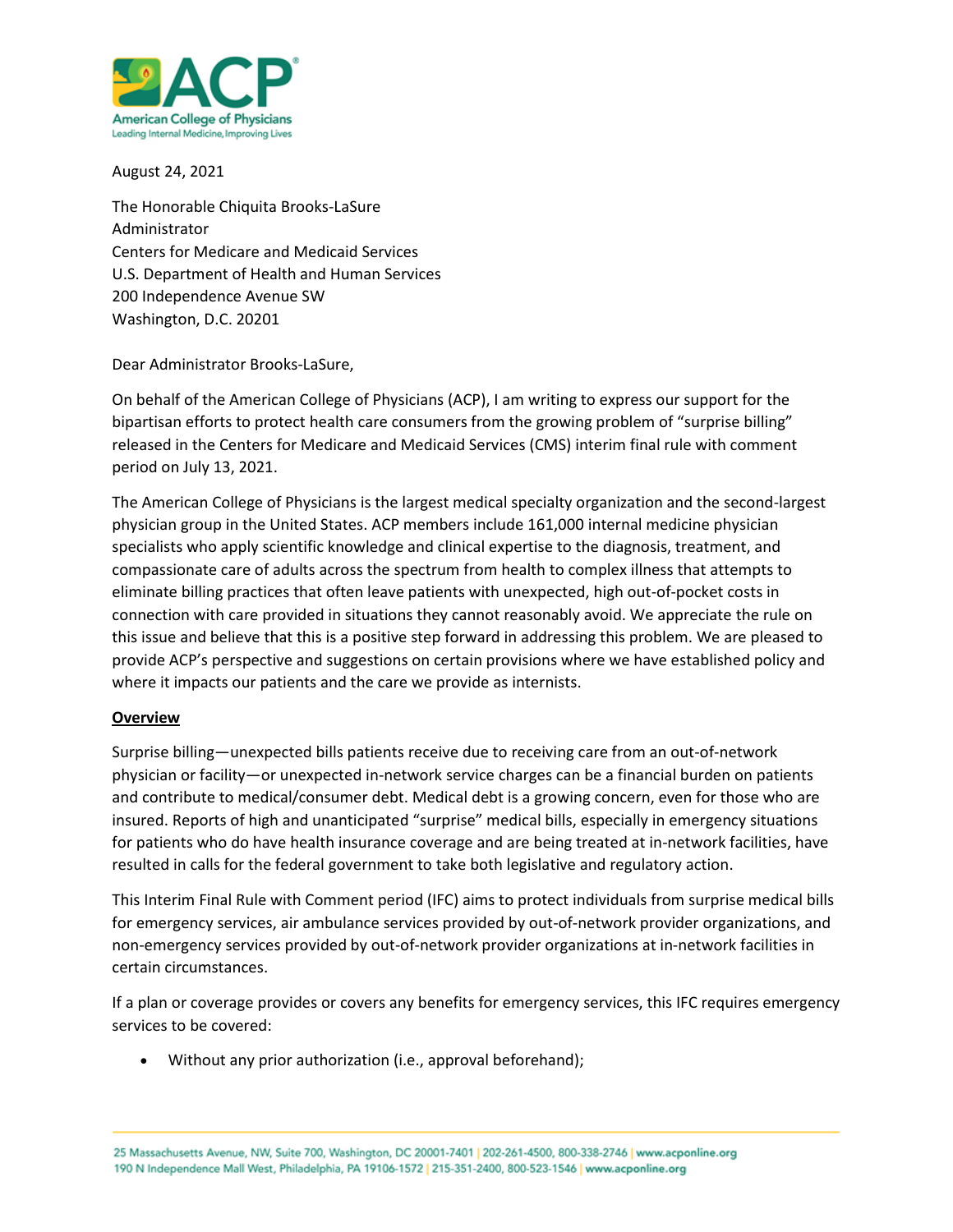- Regardless of whether the "provider" is an in-network "provider" or an in-network emergency facility; and
- Regardless of any other term or condition of the plan or coverage other than the exclusion or coordination of benefits or a permitted affiliation or waiting period.

The IFC also limits cost-sharing for out-of-network services subject to these protections to no higher than in-network levels, requires such cost-sharing to count toward any in-network deductibles and outof-pocket maximums, and prohibits balance billing. These limitations apply to out-of-network emergency services, air ambulance services furnished by out-of-network "providers", and certain nonemergency services furnished by out-of-network "providers" at certain in-network facilities, including hospitals and ambulatory surgical centers.

# **ACP Comments**

ACP's guiding policy on surprise medical bills is outlined in its position paper entitled, "Improving Health [Care Efficacy and Efficiency Through Increased Transparency](https://www.acponline.org/acp_policy/policies/improving_health_care_efficacy_and_efficiency_through_increased_transparency_2017.pdf)." Specifically:

"ACP supports efforts to provide greater protections for patients from unexpected out-ofnetwork health care costs, particularly for costs incurred during an emergency or medical situation in which out-of-network clinicians provide additional services without the patient's prior knowledge. While the College reaffirms the right of physicians to establish their fees and to choose whether or not to participate as an in-network provider, ACP supports establishing processes to reduce the risk for "surprise" bills for out-of-network services for which a patient was unable to obtain estimates for services before receipt of care or was not given the option to select an in-network clinician. Health plans also have an affirmative obligation to pay fairly and appropriately for services provided in and out of network, and regulators should ensure network adequacy in all fields, including emergency care."

Additionally, patients do not have the clinical expertise to diagnose their condition and determine whether or not they need an ambulance, especially in a perceived emergency where minutes could mean the difference between life or death. Because ambulatory services are often delivered out-ofnetwork, this could result in surprise medical bills for patients needing those services. We are pleased to see that CMS made the patient protections in this IFC applicable to ambulatory services, particularly in the case of emergency situations**. ACP supports the decision of CMS to provide protections for patients from surprise bills in situations where they need an ambulance, especially in a perceived emergency.**

# **Cost-Sharing Amounts**

This IFC specifies that patient cost-sharing amounts for emergency services provided by out-of-network emergency facilities and out-of-network "providers", and certain non-emergency services furnished by out-of-network "providers" at certain in-network facilities, must be calculated based on one of the following amounts:

- An amount determined by an applicable All-Payer Model Agreement under section 1115A of the Social Security Act;
- If there is no such applicable All-Payer Model Agreement, an amount determined under a specified state law; or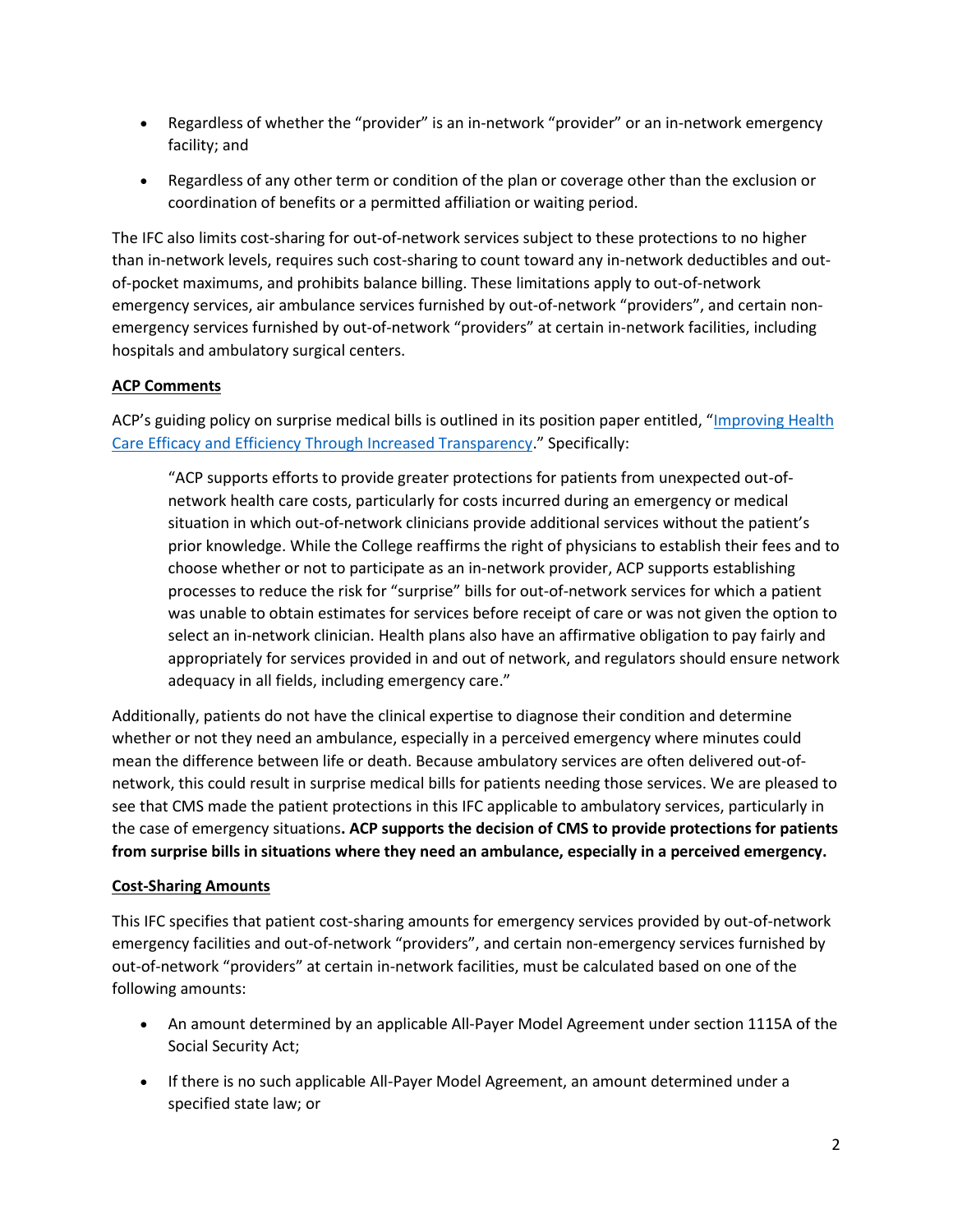• If neither of the above applies, the lesser amount of either the billed charge or the qualifying payment amount is generally the plan's or issuer's median contracted rate.

Similarly, cost-sharing amounts for air ambulance services provided by out-of-network "providers" must be calculated using the lesser of the billed charge or the plan's or issuer's qualifying payment amount, and the cost-sharing requirement must be the same as if an in-network air ambulance provider provided services.

The Departments intend to issue regulations soon regarding IDR entities and the IDR process.

# **ACP Comments**

**ACP agrees with the approach CMS has outlined that** emergency services provided by out-of-network emergency facilities and out-of-network provider organizations, and certain non-emergency services furnished by out-of-network provider organizations at certain in-network facilities, must be calculated based on a recognized amount which is generally the lesser of the "Qualifying Payment Amount" (QPA) – the plans median in-network rate for the item or service, or an all-payer model agreement between CMS and the state.

When a plan determines that the QPA is the recognized amount, additional details about the QPA must be provided, including the plan contact information to initiate the 30-day negotiation period for the total plan payment. If an agreement cannot be met, Independent Dispute Resolution (IDR) may be initiated**. ACP encourages CMS to include in the IDR process described in future sub-regulatory guidance that health plans have an affirmative obligation to pay fairly and appropriately for services provided in and out of network.**

**Further, ACP encourages regulators to ensure network adequacy in all fields.** How network adequacy and the fair payment of services for physicians may contribute to the increase in patients receiving outof-network care should also be examined to ensure an appropriate number of available in-network physicians, especially in the emergency setting. **Further consideration of proposals to ensure levels of network adequacy is needed.**

# **Balance Billing**

Under this IFC, surprise billing for items and services covered by the rule generally is not allowed. Further, the total amount to be paid to a clinician or facility, including any cost-sharing, is to be based on:

- An amount determined by an applicable All-Payer Model Agreement under section 1115A of the Social Security Act;
- If there is no such applicable All-Payer Model Agreement, an amount determined by a specified state law;
- If there is no such applicable All-Payer Model Agreement or specified state law, an amount agreed upon by the plan or issuer and the "provider" or facility; or
- An independent dispute resolution (IDR) entity determines an amount if none of the three conditions apply.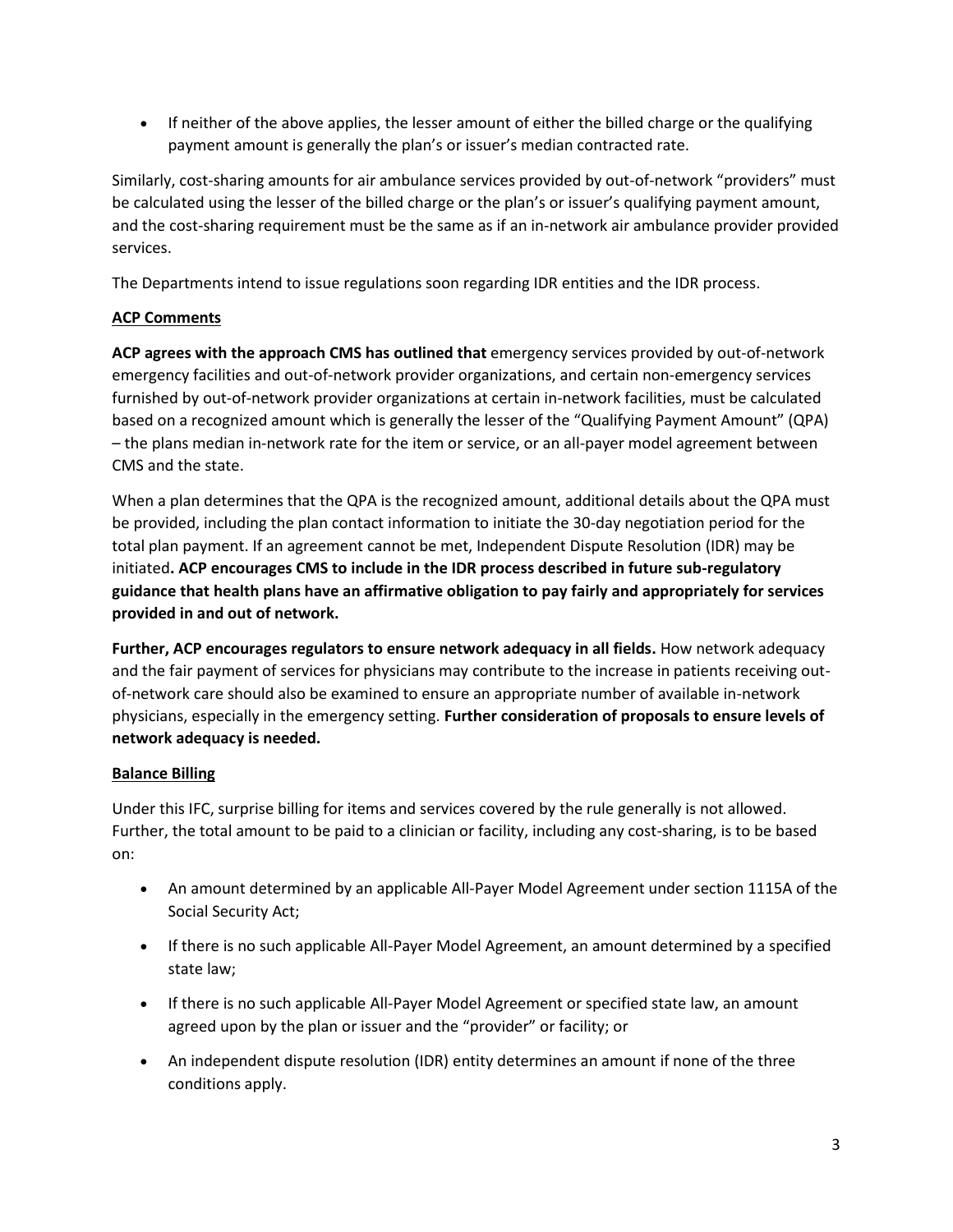In limited cases, a clinician or facility can notify a person regarding potential out-of-network care and obtain the individual's consent for that out-of-network care and extra costs. However, this exception does not apply in certain situations when surprise bills are likely to happen, such as for specified ancillary services connected to non-emergency care, such as anesthesiology or radiology services provided at an in-network health care facility.

Additionally, this IFC requires certain health care clinicians and facilities to make publicly available, post on a public website, and provide to individuals a one-page notice about:

- The requirements and prohibitions applicable to the "provider" or facility under Public Health Service Act section 2799B-1 and 2799B-2 and their implementing regulations;
- Any applicable state balance billing limitations or prohibitions; and
- How to contact appropriate state and federal agencies if someone believes the "provider" or facility has violated the requirements described in the notice.

# **ACP Comments**

ACP believes and supports increased transparency in all sectors of the health care system, and that action should be taken to increase protection for patients who face unexpected or surprise bills through no fault of their own. Creating databases that provide reliable and complete information on the prices and out-of-pocket costs of services, such as all-payer claims databases, in addition to quality information, can help optimize the potential benefits of transparency in the health care system. Addressing price, cost, and quality-level transparency issues can support a more efficient and effective health care marketplace with the potential for reduced costs and improved outcomes.

The IFC prohibits balance billing by out-of-network emergency and facility-based provider organizations, as so defined in the interim rule. It also requires that patients receiving scheduled care be given notice at the time of scheduling about the provider organization's network status and any potential charges they could be liable for if treated by an out-of-network provider organization. If a patient does not sign a consent form acknowledging that the provider organization is out-of-network, the patient cannot be balance billed. ACP supports establishing ways to hold patients harmless for "surprise" bills for out-ofnetwork services for which a patient was unable to obtain estimates for services prior to receipt of care or was not given the option to select an in-network clinician**. ACP believes health plans and health care facilities should clearly communicate to a consumer whether a provider organization or clinician is innetwork or out-of-network and the estimated out-of-pocket payment responsibilities of the consumer.** 

### **Conclusion**

ACP believes this IFC is a step in the right direction in providing protections for patients from surprise billing. As the health care system undergoes multiple transitions—an increase of insured consumers, a shift to paying for the quality of service over quantity, and an influx of data from multiple sources health care price transparency has emerged as a vital component to address costs for patients and maintaining a health care system accountable to those it serves. By tailoring tools and data to individuals, health care price transparency can work to mend the fragmentation of health care through